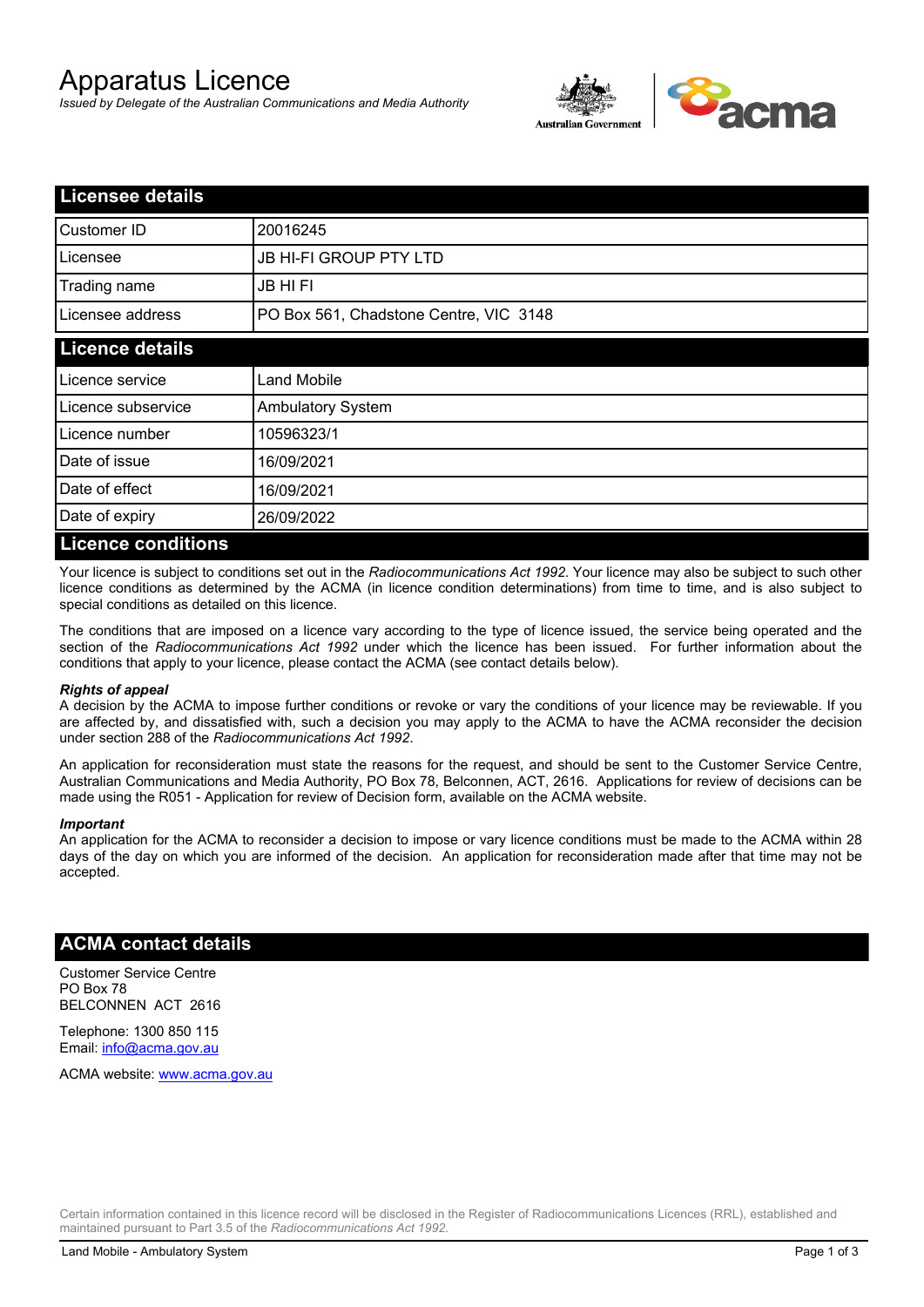# **Advisory Notes applying to licence no.: 10596323/1**

Conditions applicable to the operation of Ambulatory System station(s) authorised under this licence can be found in the Radiocommunications Licence Conditions (Apparatus Licence) Determination and the Radiocommunications Licence Conditions (Land Mobile Licence) Determination. Copies of these determinations are available from the ACMA and from the ACMA home page (www.acma.gov.au).